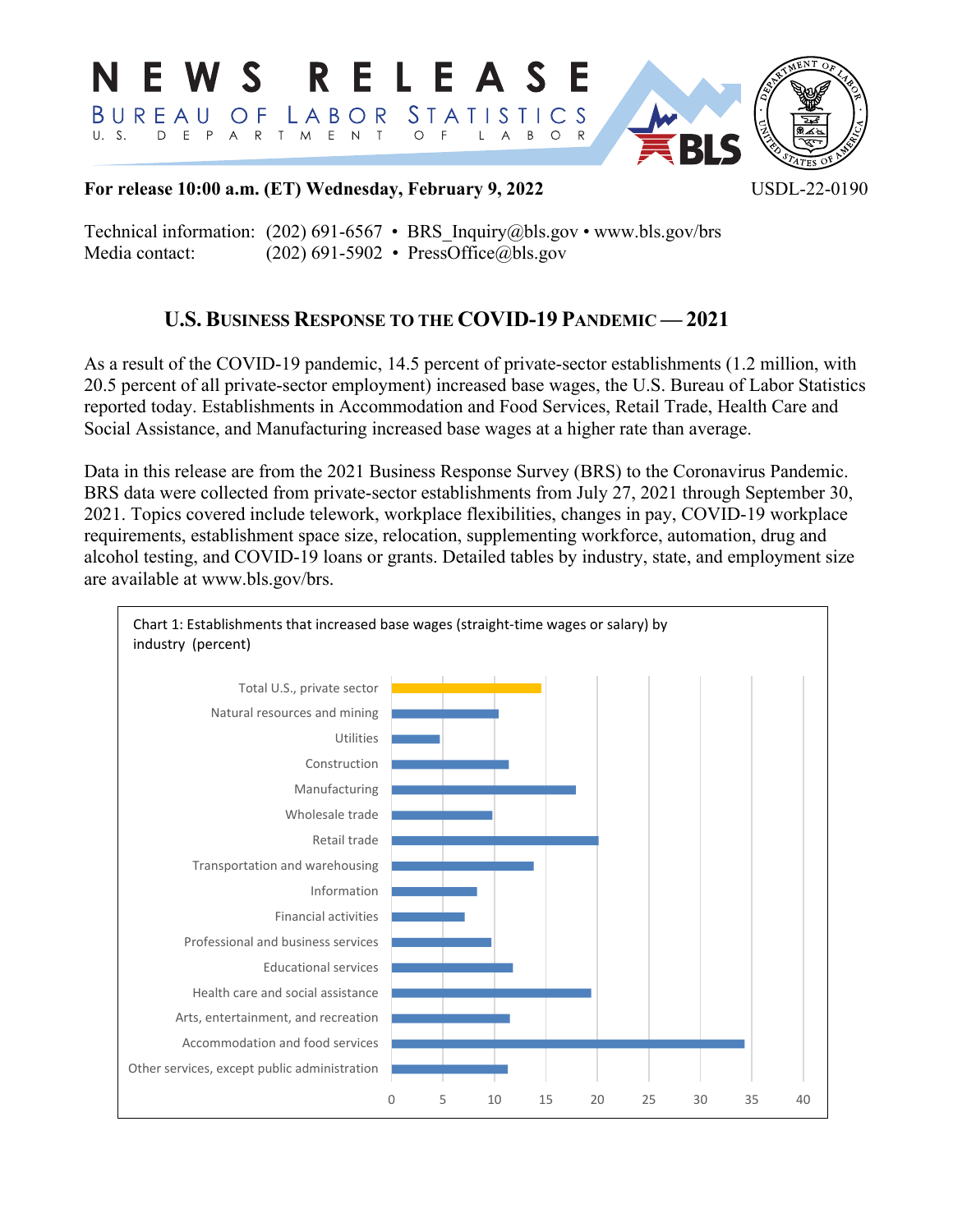## **Changes in Pay**

- Hazard pay or an hourly bonus were temporarily offered by 5.5 percent of establishments (471,000, with 15.7 percent of all private-sector employment).
- One-time, special monetary bonuses for working during the pandemic were paid by 9.4 percent of establishments (809,000, with 23.7 percent of all private-sector employment).

## **Changes in Telework**

• As a result of the pandemic, 34.5 percent of establishments increased telework for some or all of their employees.



• Among establishments that increased telework during the pandemic, 60.2 percent expect to keep the increases permanent when the pandemic is over.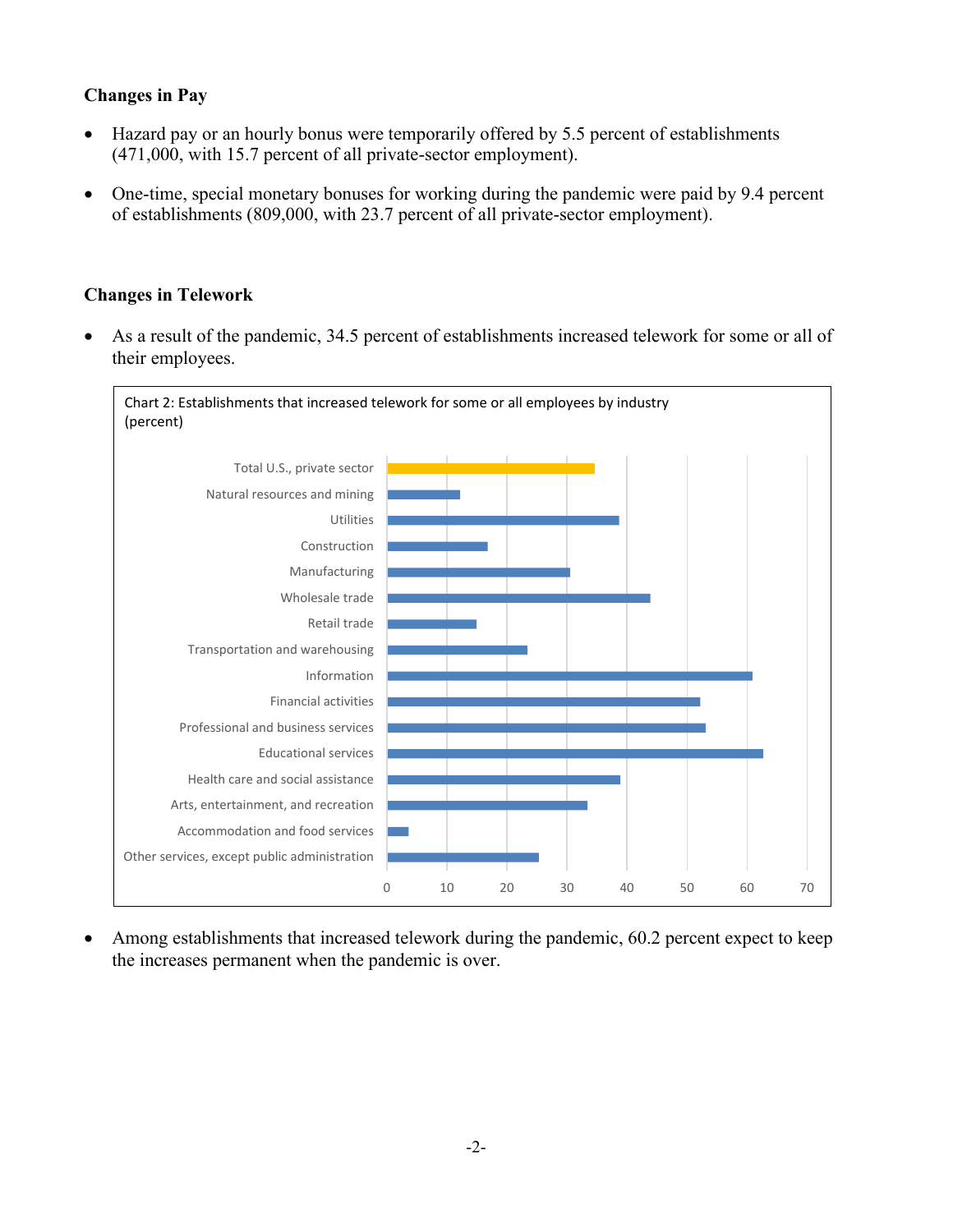## **COVID-19 Vaccinations at Establishments**

• COVID-19 vaccinations were required for some or all employees before coming to work on-site at 17.5 percent of establishments.



• A larger share of establishments, 28 percent, offered some or all employees a financial incentive or paid time off, or permitted employees to remain on the clock to get a COVID-19 vaccination.

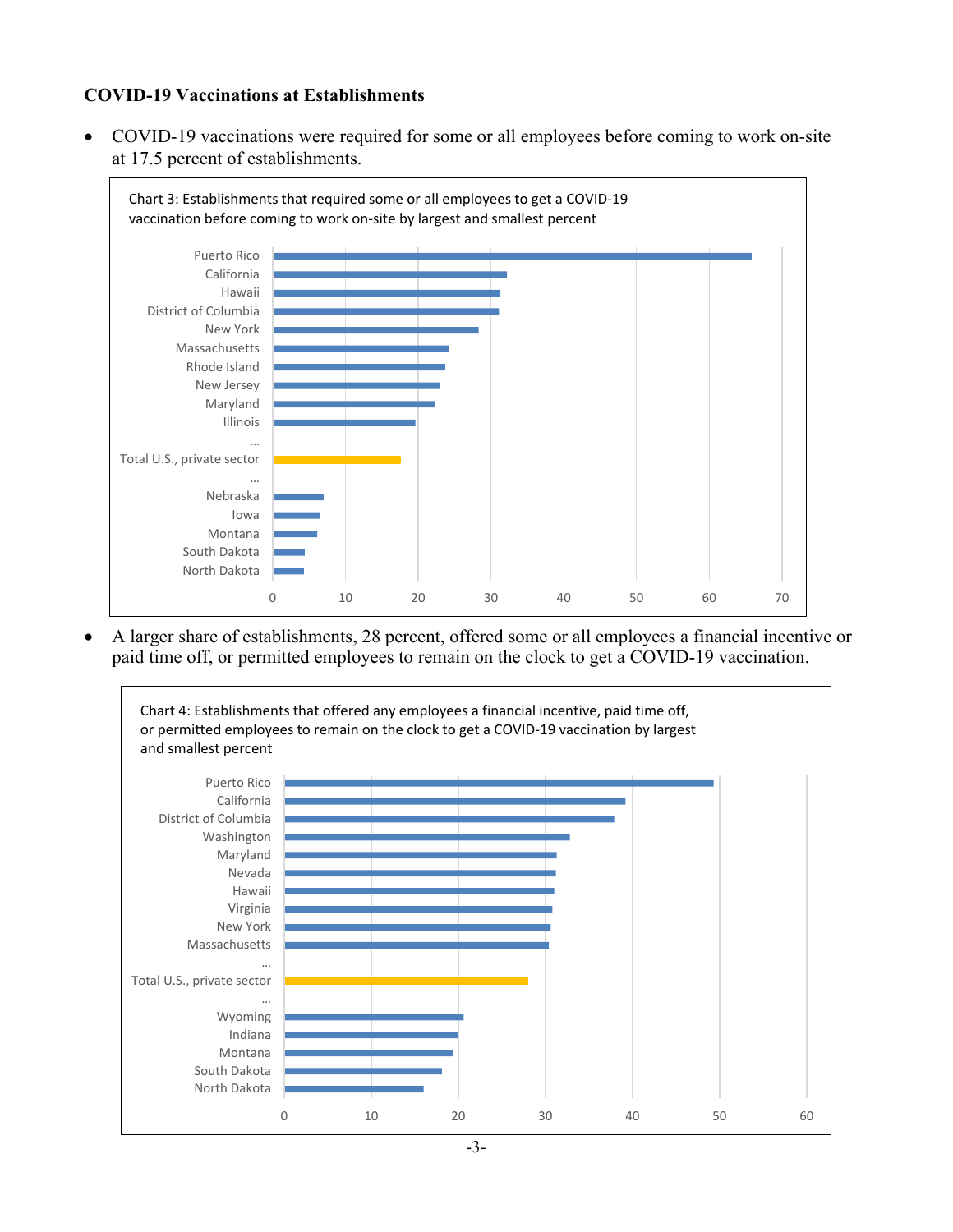## **Flexible or Staggered Work Hours**

• As a result of the pandemic, 24.6 percent of establishments (2.1 million, with 33.9 percent of all private-sector employment) started to offer flexible or staggered work hours to employees.



### **Additional Industry, State, and Employment Size Data for the 2021 Business Response Survey to the Coronavirus Pandemic**

Tables with detailed, industry, state, and establishment size class data along with highlighted results, charts, and state maps can be found at www.bls.gov/brs.

- Industry, state, and establishment size class data tables are available at www.bls.gov/brs/data/tables/2021.
- Industry and establishment size class charts and state maps are available at www.bls.gov/brs/data/charts/2021.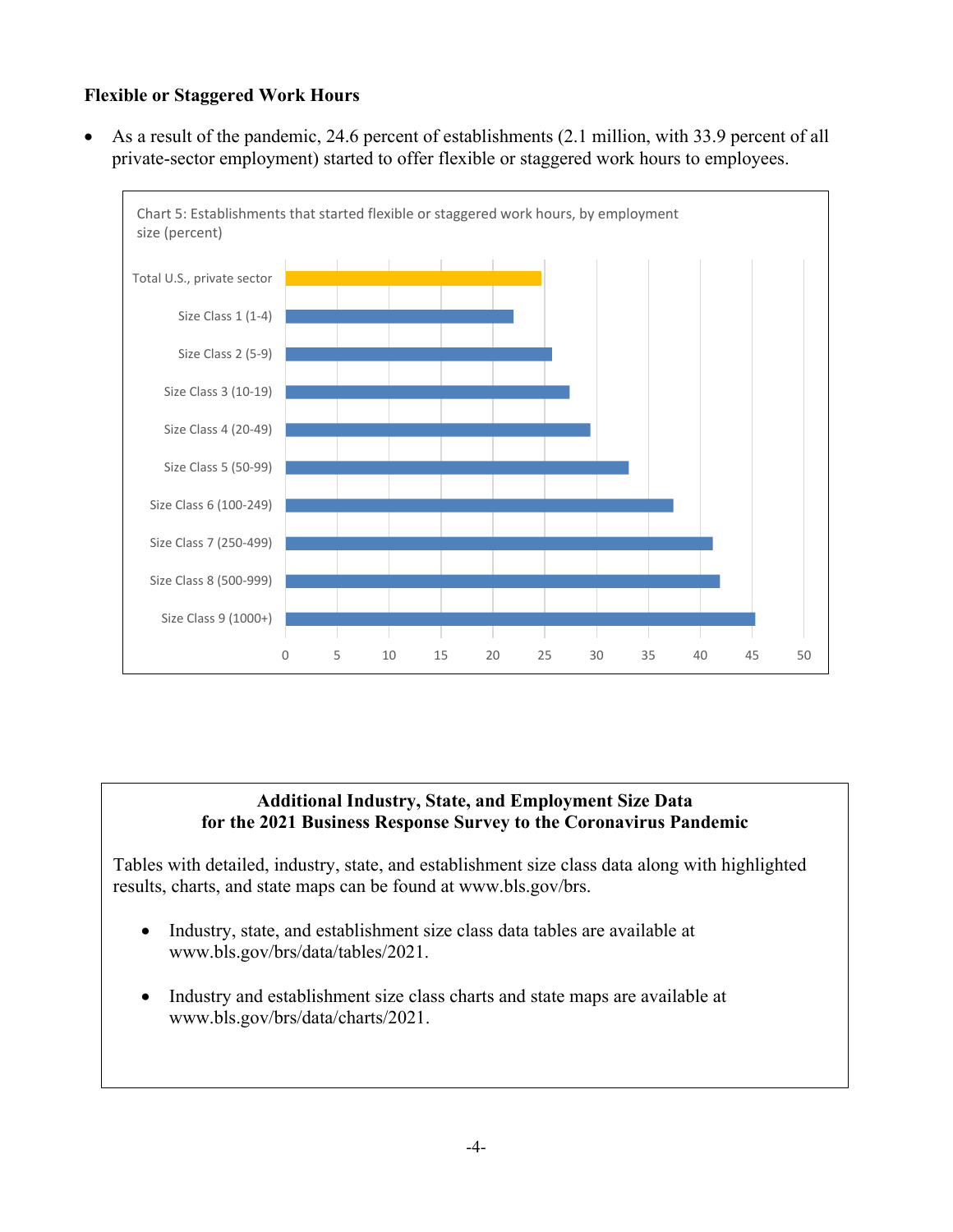### **More Information**

- Data were collected from private-sector establishments only; government establishments were not surveyed. As a result, the estimates of establishments and employment refer to private-sector establishments and employment. Total U.S. estimates include the 50 states, District of Columbia, and Puerto Rico.
- The full 2021 BRS Technical Note is available at www.bls.gov/brs/methods/2021-technicalnotes.htm.
- An earlier survey, the 2020 BRS, asked seven questions about changes businesses made to their operations during the pandemic through September 2020. These data are available at www.bls.gov/brs/2020-results.htm.
- Definitions for terms used in this news release are available in the BLS Glossary at www.bls.gov/bls/glossary.htm.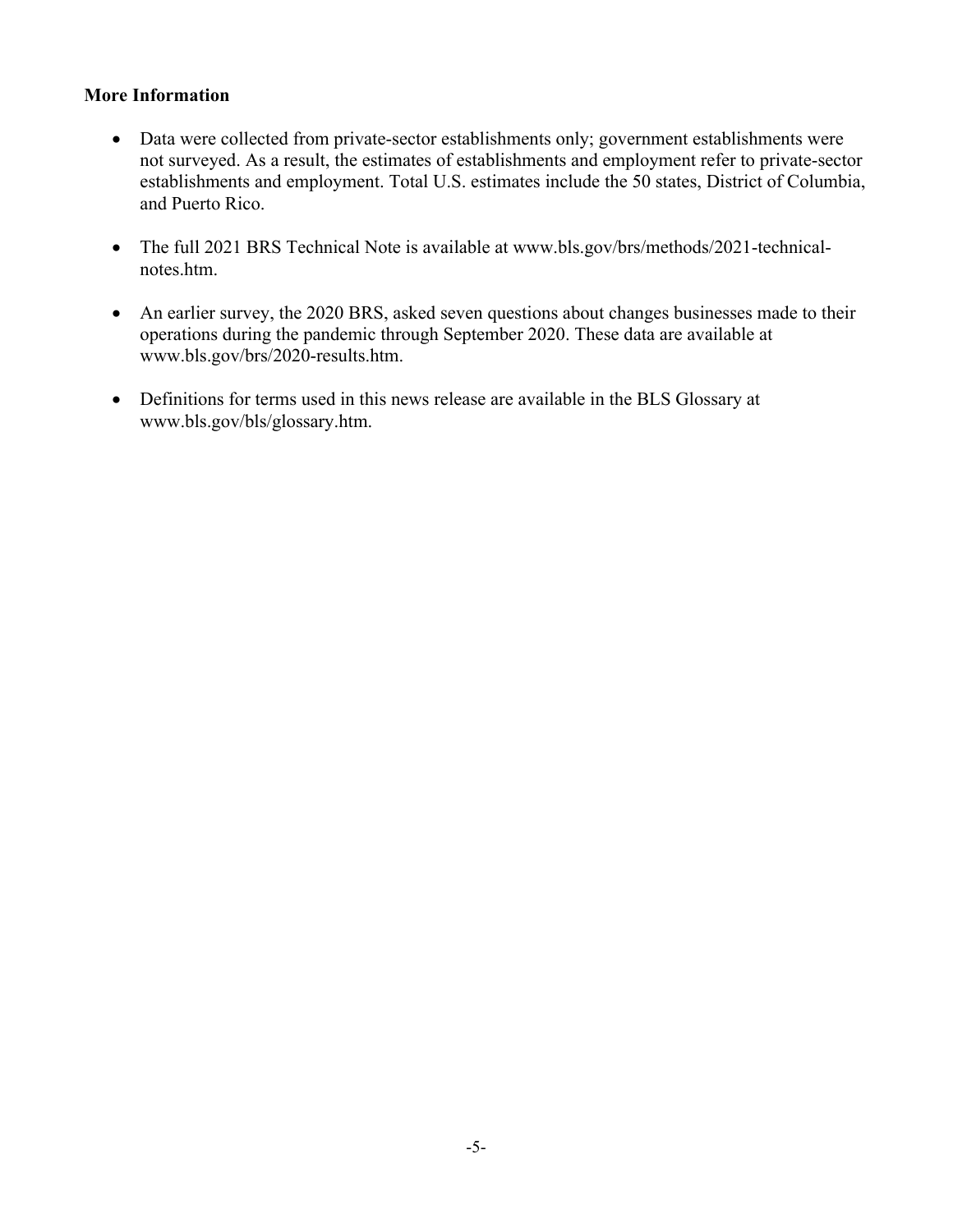### **Technical Note**

#### **Methodology**

Data for the 2021 BRS were collected from July 27 through September 30, 2021. The BRS relied on the existing data collection instrument of the [BLS QCEW program's Annual](https://www.bls.gov/respondents/ars/home.htm)  [Refiling Survey](https://www.bls.gov/respondents/ars/home.htm) (ARS). BRS survey responses were solicited via email and printed letters. Responses were collected online using the platform that is consistently relied on by the ARS. This allows for a large, nationally representative sample to be surveyed with minimal financial costs to BLS.

#### **Definitions**

*Establishments.* An individual establishment is generally defined as a single physical location at which one, or predominantly one, type of economic activity is conducted. Most employers covered under the state UI laws operate only one place of business.

*North American Industry Classification System (NAICS) codes.* NAICS codes are the standard used by federal statistical agencies in classifying business establishments for the purpose of collecting, analyzing, and publishing statistical data. The BRS is based on 2017 NAICS.

*Large/small.* For these data, establishments with 2020 annual average employment greater than 499 are considered large.

#### **Sample Design and Selection Procedures**

For the 2021 BRS, BLS selected a stratified sample of 322,560 establishments from a universe of just over 8.6 million establishments. The universe source was the set of establishments from the 2020 fourth quarter BLS Business Register that were identified as in-scope for this survey.

The BLS Business Register is a comprehensive quarterly business name and address file of employers subject to state Unemployment Insurance (UI) laws. It is sourced from data gathered by the QCEW program. Each quarter, QCEW employment and wage information is collected and summarized at various levels of geography and industry. Geographic breakouts include county, Metropolitan Statistical Area (MSA), state, and national. Industry breakouts are based on the six-digit NAICS.

The QCEW covers all fifty states, the District of Columbia, Puerto Rico, and the U.S. Virgin Islands. The primary sources of data for these 53 entities are the Quarterly Contributions Reports (QCRs) submitted to State Workforce Agencies (SWAs) by employers subject to state UI laws. The QCEW program also gathers separately sourced data for Federal Government employees covered by the Unemployment Compensation for Federal Employees (UCFE) program.

There were a little over 10.5 million establishments on the 2020 fourth quarter BLS Business Register that served as the source of the BRS's sampling universe. However, about 1.9 million of these establishments were determined to be out-of-scope for the survey. Establishments that were excluded from the universe:

- Public Administration & Government (NAICS 92)
- Private Households (NAICS 814110)
- U.S. Postal Service (NAICS 491110)
- Services for the Elderly and Disabled Persons (NAICS 624120) with Establishment Size  $= 1$
- Unclassified Accounts (NAICS 999999)
- U.S. Virgin Islands (State FIPS 78)

The 2021 BRS leveraged the technical and collection infrastructure of the ARS. While the synchronization of the two surveys was efficient, it created a need to adapt the BRS sample in accordance with some of the constraints imposed on the ARS sample. Regarding ARS sampling constraints, establishments with one to three employees are never administered the ARS and, of the establishments that are eligible for the ARS, roughly onethird are administered the ARS in any given year. The determination as to which ARS eligible establishments are active for any year's ARS is based on a random mechanism. During BRS sample selection, active ARS eligible establishments and ARS ineligible establishments were "selectable," whereas inactive ARS eligible establishments were disallowed from selection, in part as a means of managing respondent burden over time.

To integrate the BRS sample into the ARS framework, each establishment in the BRS sampling universe was categorized into one of the following groups:

- ARS Eligible Establishments Active for this Year's ARS (BRS Selectable)
- ARS Eligible Establishments Inactive for this Year's ARS (BRS Not Selectable)
- ARS Ineligible Establishments (BRS Selectable)

Each BRS sampling stratum consisted of establishments from one or more of the groups above. Within strata containing only active ARS eligible establishments or only ARS ineligible establishments, sample selection proceeded with no restrictions using simple random sampling. Strata containing only inactive ARS eligible establishments ended up being imputed because there were no selectable establishments and, therefore, no survey results. For any stratum containing a mix of ARS eligible and ARS ineligible establishments, stratum sample sizes were allocated proportionately to each sub-population. Within the stratum's ARS ineligible sub-population, sample selection then proceeded with no restrictions using simple random sampling. Within the stratum's ARS eligible sub-population, sample selection proceeded by taking a simple random sample from amongst only the active/selectable establishments.

Note that for any stratum containing both active ARS eligible and inactive ARS eligible establishments, the sample was selected from amongst only the active portion of the stratum. This selection was still considered to be representative of all ARS eligible establishments in the stratum, regardless of active/inactive status, since the determination of ARS active/inactive status was random. Because of this, and because stratum sample sizes were proportionately allocated to eligible/ineligible sup-populations, sample units were equally weighted within (but not across) strata and survey question combinations.

When designing the survey and determining sample sizes, BLS researchers, analysts, and methodologists collaborated to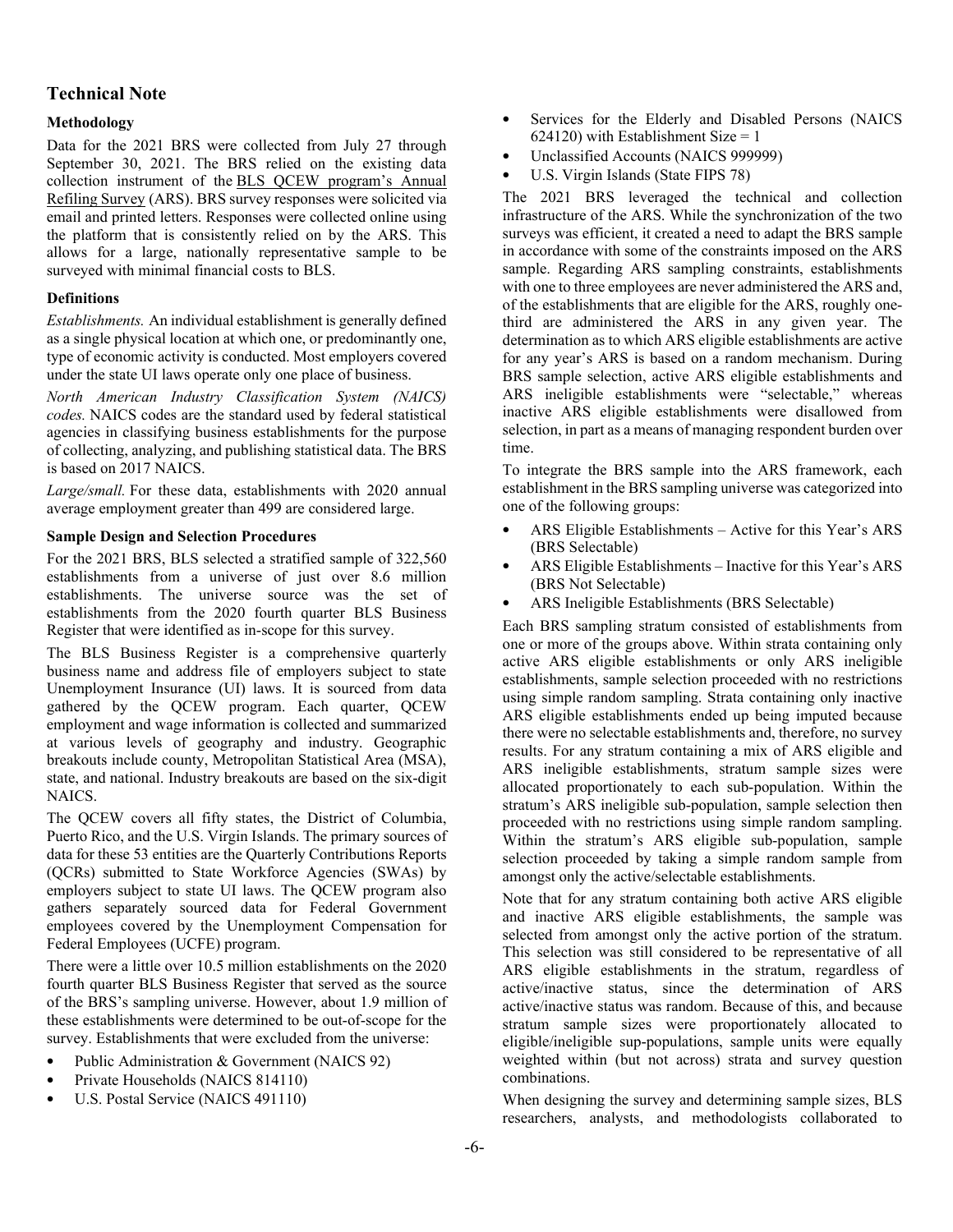identify the key research goals. As part of this process, a balance had to be struck between producing precise estimates for various establishment aggregations and the costs associated with fielding a sample that could deliver on those goals. Based on the types of administrative data available for establishments on the BLS Business Register and based on the team's experience analyzing similar establishment-based surveys, research goals centered on creating survey estimates for different combinations of establishment geography, industry type, and/or establishment size. This motivated the decision to choose a design that stratified on all three factors. A decision was then made to define granular strata to keep the strata homogeneous and to facilitate the construction of a wide array of broader composite estimates as functions of the more narrowly defined strata estimates. In the end, for the 2021 BRS, strata were defined jointly on the following factors:

- State *{All states plus the District of Columbia and Puerto Rico}*
- Industry Type, Based Primarily on Two-Digit NAICS  *{11-21, 22, 23, 31-33, 42, 44-45, 48-49Mod, 4811, 484, 51, 52- 53, 54-56, 61, 62Mod, 71, 72, 81}*
- Establishment Size, Based on Employment *{1-4, 5-9, 10-19, 20-49, 50-99, 100-249, 250-499, 500-999, 1,000+}*

In the industry type list above, industry grouping 48-49Mod excludes industries with NAICS classifications of 484 and 4811. Industry 62Mod excludes industries with a NAICS classification of 624120 that also have an establishment size of one.

In the establishment size list above, all nine "narrow" size groupings are given. Some BRS analyses were conducted using two other broader establishment size groupings – a "mediumwidth" grouping and a "broad," or large/small, grouping. The medium-width size classes were 1-19, 20-99, 100-499, and 500+. The large/small groupings were 0-499 and 500+.

At the time the survey was designed, it was clear to researchers and analysts that different industries and establishment size classes would have different pandemic-related programs and policies targeted towards them. Because of this, specific state – industry, state – size class, and industry – size class establishment aggregations were identified as the key levels at which to produce estimates to a certain degree of precision while still being realistic about survey costs and burden. These aggregations were used to drive sample size determination. Specifically, they were:

- State by Goods-Producing/Services-Producing Industry Type Categorization *{52\*2 = 104 estimation cells}*
- State by Medium-Width Establishment Size *{52\*4 = 208 estimation cells}*
- Modified NAICS Sector by Medium-Width Establishment Size *{15\*4 = 60 estimation cells}*
- Narrow Establishment Size *{9 estimation cells}*

Researcher interest was not, and is not, limited to these aggregations. However, because these were the aggregates initially identified as the most important ones, the sample was designed to achieve a desired precision when estimating specifically for these groupings. Alternatively, the sample was *not* designed to achieve a desired precision when estimating

for other groupings, although in some cases the desired precision was achieved anyway. Note that researchers were certainly interested in estimating with precision at broader levels such as national, state, modified NAICS sector, and narrow size class. But it was easy to see that a sample that allowed for the generation of precise estimates for the four aggregates listed above would certainly allow for the generation of precise estimates for these broader level aggregates.

For each estimation cell within each of the four key aggregates listed above, sample sufficiency counts were determined based on estimating proportions to an agreed upon degree of precision. The formula for the sample sufficiency of an estimation cell was based on the deconstruction of the formula for the variance of a proportion (using simple random sampling within the cell). Estimation cell sample sufficiency counts were then allocated proportionately to all strata within each cell. The result was a set of four "allocated sufficiency counts" per stratum. For each stratum, the maximum of the four sufficiency counts was chosen. Each stratum's chosen sufficiency count was then divided by an estimated survey response rate to derive a stratum sample size. If the chosen value exceeded the number of selectable establishments in a stratum, the stratum's final sample size was set equal to its number of selectable establishments. In that case, the truncated sample size was reallocated to other strata mapping to the same estimation cell. Once sample sizes were finalized, samples were selected within each stratum as described earlier when discussing the composition of strata in terms of active ARS eligible, inactive ARS eligible, and ARS ineligible establishments.

#### **Response Rate**

The 2021 BRS consisted of 25 questions to which establishments could respond. A survey was considered usable if the respondent answered at least 5 of the 25 questions. Estimates were generated from usable surveys only.

Of the 322,560 sampled establishments, about 5,300 were deemed uncollectible prior to fielding the sample. These uncollectible establishments were treated as non-responders. Typically, these were establishments that changed status between the time when the universe was drawn and a point in time closer to fielding the sample, such that the establishment's new status indicated it could not be contacted and/or could not respond to the survey. Thus, the 2021 BRS was administered to about 317,000 establishments.

Of the establishments that were given the opportunity to take the survey, 85,254 participated to some degree, and 82,487 were usable (answered 5 or more questions). Thus:

- Survey Participation Rate *(relative to the full sample)* = 26.4%
- Survey Participation Rate *(relative to the collectible sample)*  $= 26.9\%$
- Usable Response Rate *(relative to the full sample)* = 25.6%
- Usable Response Rate *(relative to the collectible sample)* = 26.0%
- Usability Rate Amongst Survey Participants =  $96.8\%$

#### **For full technical documentation visit:**

https://www.bls.gov/brs/methods/2021-technical-notes.htm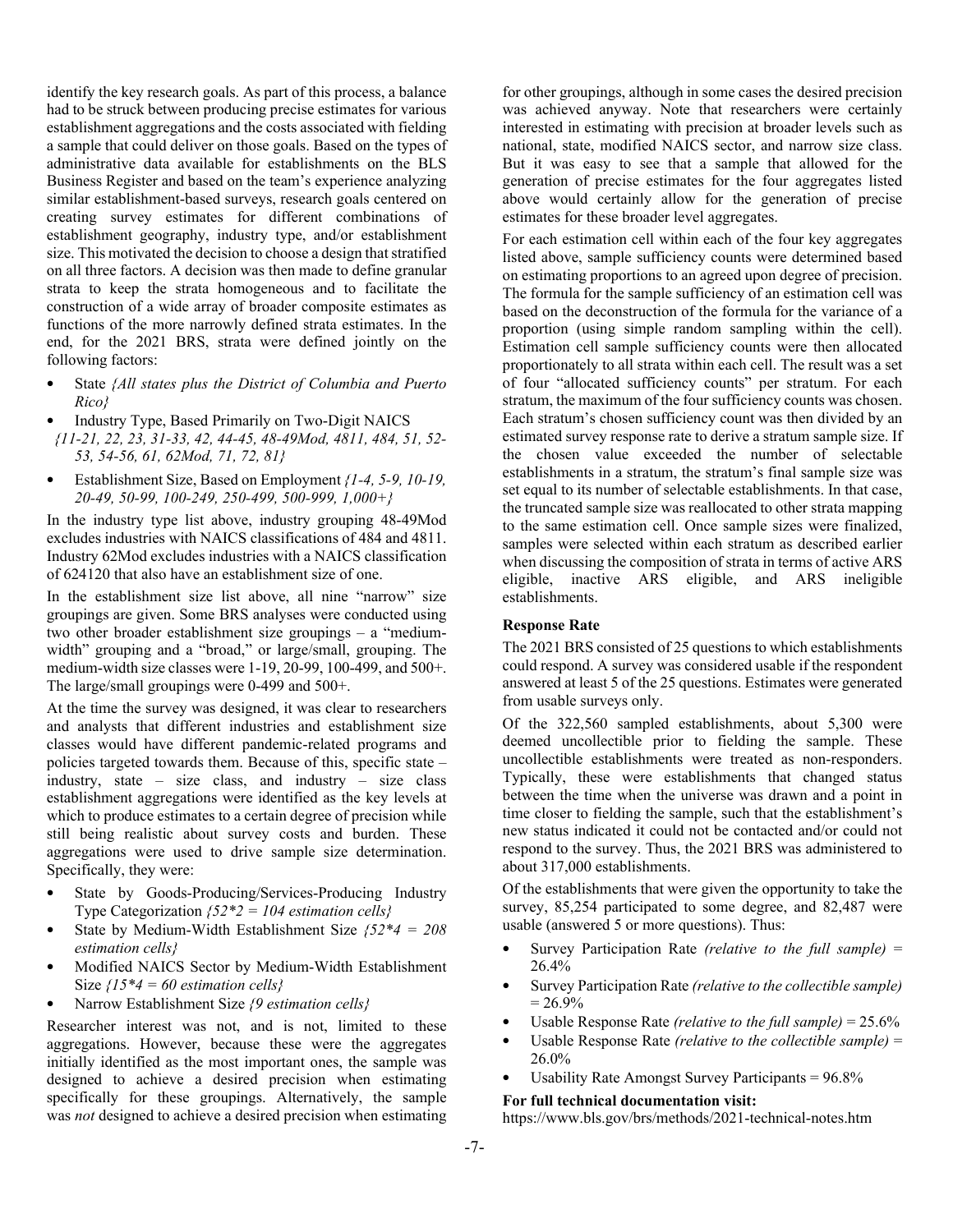## Table 1: U.S. Business Response to the COVID-19 Pandemic, private sector, 2021 12

| Result                                                                                                                                                                                   | <b>Percent of</b><br>establishments | Number of<br>establishments | Percent of<br>employment in<br>establishments | <b>Employment in</b><br>establishments |
|------------------------------------------------------------------------------------------------------------------------------------------------------------------------------------------|-------------------------------------|-----------------------------|-----------------------------------------------|----------------------------------------|
| <b>TELEWORK</b>                                                                                                                                                                          |                                     |                             |                                               |                                        |
| Establishments that increased telework for some or all employees 3                                                                                                                       | 34.5                                | 2,975,380                   | 50.8                                          | 59,877,706                             |
| Establishments with increased telework that expect the increase to<br>continue when the coronavirus pandemic is over $_4$                                                                | 60.2                                | 1,942,880                   | 56.2                                          | 38,203,485                             |
| Establishments with all of their employees teleworking all of the time $_5$                                                                                                              | 10.3                                | 883,713                     | 3.0                                           | 3,499,020                              |
| Establishments with some of their employees teleworking 5                                                                                                                                | 29.8                                | 2,567,890                   | 47.4                                          | 55,914,722                             |
| Establishments with all of their employees teleworking rarely or<br>never $5$                                                                                                            | 60.1                                | 5,175,578                   | 49.8                                          | 58,713,028                             |
| <b>WORKPLACE FLEXIBILITIES</b>                                                                                                                                                           |                                     |                             |                                               |                                        |
| Establishments that started flexible or staggered work hours $_3$                                                                                                                        | 24.6                                | 2,118,194                   | 33.9                                          | 39,964,827                             |
| Establishments that started compressed or alternative work<br>schedules $_3$                                                                                                             | 12.2                                | 1,054,815                   | 18.2                                          | 21,451,103                             |
| Establishments that started voluntary reductions in hours worked<br>(change to part-time or reduced hours) $_3$                                                                          | 11.0                                | 944,423                     | 14.4                                          | 16,983,489                             |
| Establishments that started job-sharing (two employees split<br>hours/tasks of a full-time job) $_3$                                                                                     | 2.3                                 | 198,168                     | 2.7                                           | 3,209,639                              |
| Establishments that started paid leave for dependent care (additional<br>paid leave of any kind for employees with dependent care<br>responsibilities due to the coronavirus pandemic) 3 | 6.5                                 | 562,609                     | 14.4                                          | 16,975,348                             |
| Establishments that started at least one of the employee flexibilities<br>specified in results 4.1-4.5 3                                                                                 | 34.5                                | 2,973,307                   | 47.2                                          | 55,704,908                             |
| <b>CHANGES IN PAY</b>                                                                                                                                                                    |                                     |                             |                                               |                                        |
| Establishments that increased base wages (straight-time wages or<br>salary) $_6$                                                                                                         | 14.5                                | 1,246,153                   | 20.5                                          | 24,175,563                             |
| Establishments that temporarily paid a wage premium/extra hourly<br>amount for working during the pandemic (hazard pay, hero pay, or<br>hourly bonus) $_6$                               | 5.5                                 | 470,543                     | 15.7                                          | 18,544,496                             |
| Establishments that paid one-time special monetary<br>awards/appreciation bonuses for working during the pandemic 6                                                                      | 9.4                                 | 808,930                     | 23.7                                          | 27,942,615                             |
| Establishments that paid one-time bonuses to newly hired workers<br>(signing bonuses for new employees) $_6$                                                                             | 2.4                                 | 206,727                     | 9.5                                           | 11,149,571                             |
| Establishments that paid workers who referred others to apply for jobs<br>(recruitment bonuses to current employees) $_6$                                                                | 4.5                                 | 385,525                     | 16.6                                          | 19,633,047                             |
| Establishments that made at least one of the changes in pay specified<br>in results $5.1 - 5.5$ 6                                                                                        | 24.2                                | 2,081,990                   | 45.8                                          | 54,016,218                             |
| <b>COVID-19 WORKPLACE REQUIREMENTS</b>                                                                                                                                                   |                                     |                             |                                               |                                        |
| Establishments that required some or all employees to routinely wear<br>a face covering or any protective gear while they were on-site $_5$                                              | 58.3                                | 5,025,102                   | 74.0                                          | 87,338,551                             |
| Establishments that required employees working on-site to have a<br>temperature screening prior to entering their place of work 5                                                        | 24.1                                | 2,073,839                   | 36.0                                          | 42,427,240                             |
| Establishments that required some or all employees to get a COVID-<br>19 vaccination before coming to work on-site 3                                                                     | 17.5                                | 1,508,911                   | 14.5                                          | 17,067,801                             |
| Establishments that offered any employees a financial incentive, paid<br>time off, or permitted employees to remain on the clock to get a<br>COVID-19 vaccination 3                      | 28.0                                | 2,408,582                   | 44.9                                          | 52,961,500                             |
| Establishments offering a vaccine incentive that required some or all<br>employees to get a COVID-19 vaccination before coming to work on-<br>site $_3$                                  | 28.4                                | 745,090                     | 20.0                                          | 11,834,475                             |
| Establishments NOT offering a vaccine incentive that required some<br>or all employees to get a COVID-19 vaccination before coming to<br>work on-site $_3$                               | 13.6                                | 823,412                     | 10.3                                          | 7,239,137                              |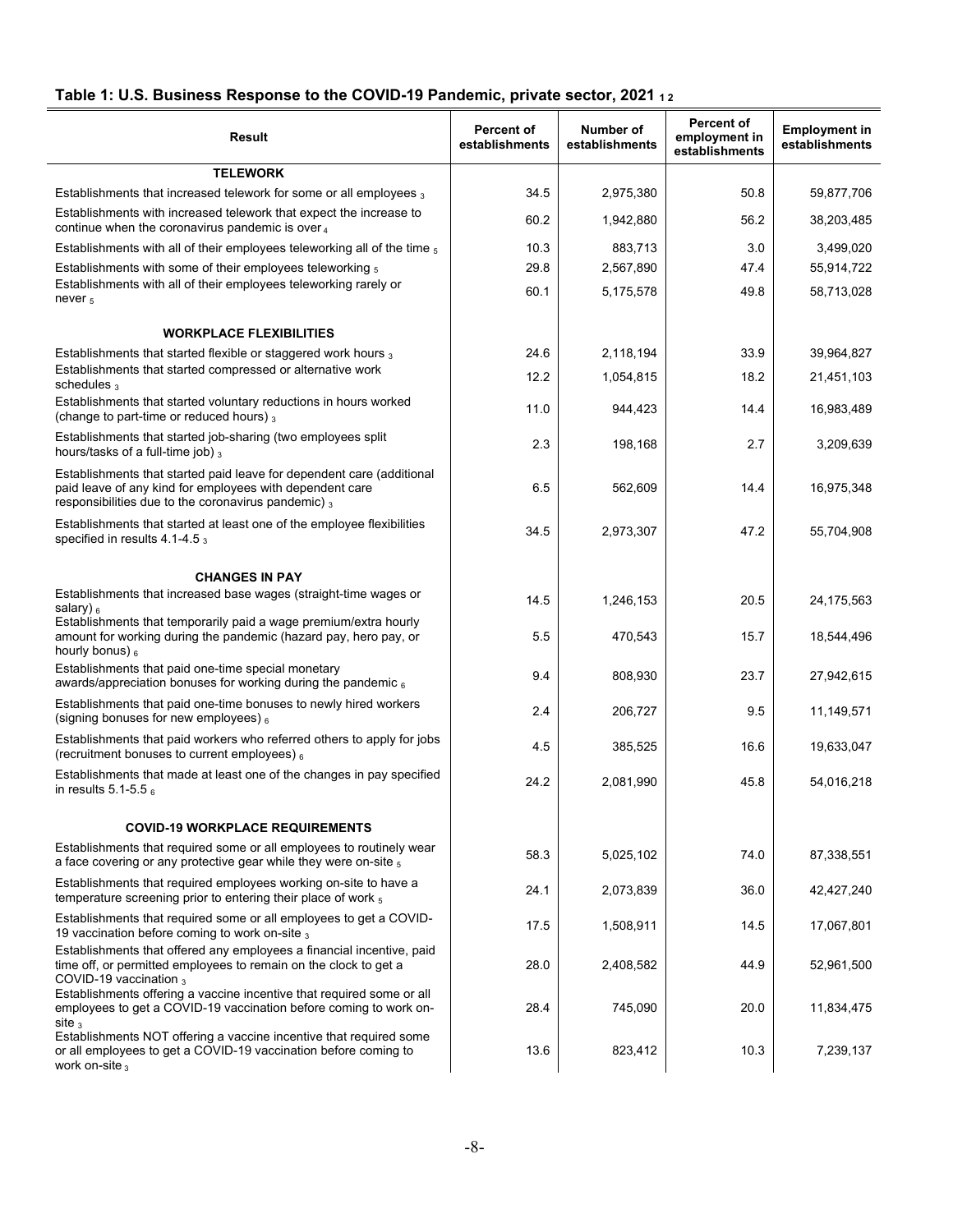# Table 1: U.S. Business Response to the COVID-19 Pandemic, private sector, 2021 12 -- Continued

| <b>Result</b>                                                                                                                                                                                                                       | <b>Percent of</b><br>establishments | Number of<br>establishments | <b>Percent of</b><br>employment in<br>establishments | <b>Employment in</b><br>establishments |
|-------------------------------------------------------------------------------------------------------------------------------------------------------------------------------------------------------------------------------------|-------------------------------------|-----------------------------|------------------------------------------------------|----------------------------------------|
| <b>COVID-19 WORKPLACE REQUIREMENTS -- Continued</b>                                                                                                                                                                                 |                                     |                             |                                                      |                                        |
| Establishments requiring some or all employees to get a COVID-19<br>vaccination that offered employees a financial incentive, paid time off,<br>or permitted employees to remain on the clock to get a COVID-19<br>vaccination $_3$ | 45.9                                | 817,531                     | 58.0                                                 | 19.256.536                             |
| Establishments NOT requiring employees to get a COVID-19<br>vaccination that offered employees a financial incentive, paid time off,<br>or permitted employees to remain on the clock to get a COVID-19<br>vaccination $_3$         | 24.3                                | 1,719,312                   | 42.4                                                 | 43,752,495                             |
| <b>ESTABLISHMENT SPACE SIZE</b>                                                                                                                                                                                                     |                                     |                             |                                                      |                                        |
| Establishments that decreased their square footage of space 3                                                                                                                                                                       | 5.5                                 | 472,845                     | 4.2                                                  | 4,924,984                              |
| Establishments that increased their square footage of space 3                                                                                                                                                                       | 3.6                                 | 306,213                     | 5.1                                                  | 6,013,495                              |
| Establishments that have about the same square footage of space $_3$                                                                                                                                                                | 91.0                                | 7,836,981                   | 90.7                                                 | 107,023,286                            |
| Establishments that expect to decrease their square footage of space<br>in the next 12 months $_7$                                                                                                                                  | 4.0                                 | 344,873                     | 3.3                                                  | 3.917.156                              |
| Establishments that expect to increase their square footage of space<br>in the next 12 months $_7$                                                                                                                                  | 3.6                                 | 307,447                     | 5.6                                                  | 6,559,086                              |
| Establishments that expect to have about the same square footage of<br>space in the next 12 months $_7$                                                                                                                             | 92.4                                | 7,963,719                   | 91.1                                                 | 107,485,523                            |
| <b>RELOCATION</b>                                                                                                                                                                                                                   |                                     |                             |                                                      |                                        |
| Establishments that relocated within the same city or county 3                                                                                                                                                                      | 3.9                                 | 334,350                     | 2.4                                                  | 2,833,729                              |
| Establishments that relocated to a different city or county, but within<br>the same state $_3$                                                                                                                                      | 1.3                                 | 116,056                     | 0.7                                                  | 875,463                                |
| Establishments that relocated to a different state $_3$                                                                                                                                                                             | 0.6                                 | 52,018                      | 0.2                                                  | 240,836                                |
| Establishments that did not relocate since the start of the pandemic $_3$                                                                                                                                                           | 94.2                                | 8,113,614                   | 96.7                                                 | 114,011,737                            |
| Establishments that expect to relocate within the same city or county<br>in the next 12 months $_7$                                                                                                                                 | 2.7                                 | 229,549                     | 2.3                                                  | 2,690,578                              |
| Establishments that expect to relocate to a different city or county, but<br>within the same state in the next 12 months $_7$                                                                                                       | 0.7                                 | 59,916                      | 0.4                                                  | 510,724                                |
| Establishments that expect to relocate to a different state in the next<br>12 months $7$                                                                                                                                            | 0.6                                 | 47,789                      | 0.2                                                  | 264,085                                |
| Establishments that do not expect to relocate within the next 12<br>months $7$                                                                                                                                                      | 96.1                                | 8,278,785                   | 97.1                                                 | 114,496,378                            |
| SUPPLEMENTING WORKFORCE WITH WORKERS NOT ON THE<br><b>PAYROLL</b>                                                                                                                                                                   |                                     |                             |                                                      |                                        |
| Establishments that started or increased their use of independent<br>contractors, freelancers, or consultants a                                                                                                                     | 5.9                                 | 508,619                     | 5.8                                                  | 6,897,111                              |
| Establishments that started or increased their use of temporary help<br>agency workers 8                                                                                                                                            | 3.0                                 | 261,306                     | 11.5                                                 | 13,617,962                             |
| Establishments that started or increased their use of companies that<br>provide contractors or subcontractors 8                                                                                                                     | 1.4                                 | 122,686                     | 4.4                                                  | 5,176,998                              |
| Establishments that started or increased their use of online platform<br>companies that arrange assignments for workers through an app and<br>collect a commission from establishments for each task/job workers<br>do <sub>8</sub> | 0.8                                 | 66,120                      | 0.9                                                  | 1,048,998                              |
| Establishments that did not start or increase their use of any of the<br>types of workers specified in results $14.1 - 14.4$ a                                                                                                      | 91.0                                | 7,844,398                   | 83.7                                                 | 98,786,206                             |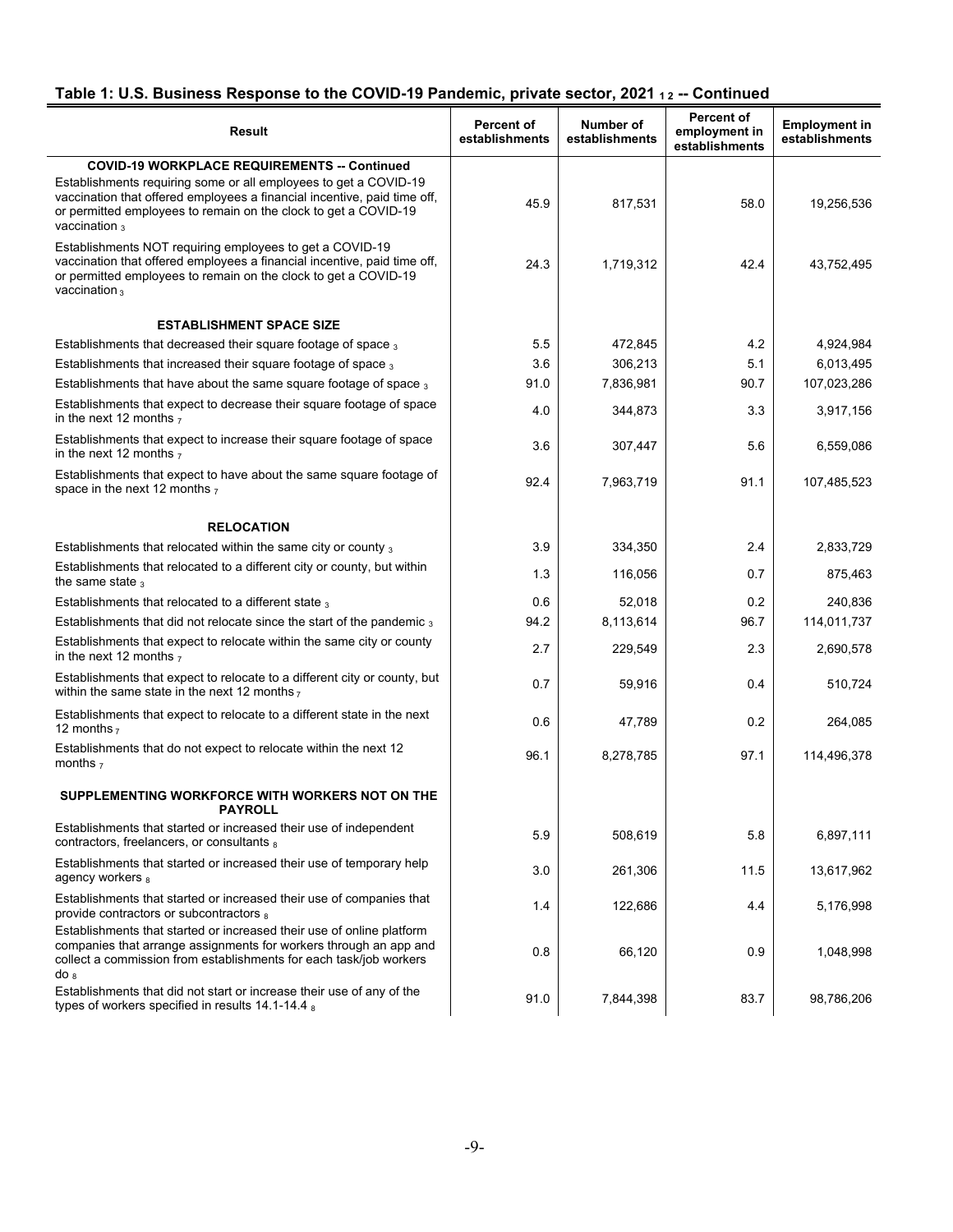# **Table 1: U.S. Business Response to the COVID-19 Pandemic, private sector, 2021 1 2 -- Continued**

| Result                                                                                                                                                                                                                                     | <b>Percent of</b><br>establishments | Number of<br>establishments | Percent of<br>employment in<br>establishments | <b>Employment in</b><br>establishments |
|--------------------------------------------------------------------------------------------------------------------------------------------------------------------------------------------------------------------------------------------|-------------------------------------|-----------------------------|-----------------------------------------------|----------------------------------------|
| SUPPLEMENTING WORKFORCE WITH WORKERS NOT ON THE<br><b>PAYROLL - Continued</b>                                                                                                                                                              |                                     |                             |                                               |                                        |
| Establishments that started or increased their use of at least one of<br>the types of workers specified in results $14.1 - 14.4$ s                                                                                                         | 9.0                                 | 771,641                     | 16.3                                          | 19,175,559                             |
| Establishments that expect to use independent contractors,<br>freelancers, or consultants when the coronavirus pandemic is over $_4$                                                                                                       | 11.4                                | 978,072                     | 11.8                                          | 13,882,362                             |
| Establishments that expect to use temporary help agency workers<br>when the coronavirus pandemic is over $_4$                                                                                                                              | 4.0                                 | 342,048                     | 14.3                                          | 16,922,799                             |
| Establishments that expect to use companies that provide contractors<br>or subcontractors when the coronavirus pandemic is over 4                                                                                                          | 3.1                                 | 268,857                     | 7.8                                           | 9,216,330                              |
| Establishments that expect to use online platform companies that<br>arrange assignments for workers through an app and collect a<br>commission from establishments for each task/job workers do when<br>the coronavirus pandemic is over 4 | 1.2                                 | 105,817                     | 1.2                                           | 1,402,227                              |
| Establishments that expect to use at least one of the types of workers<br>specified in results 15.1-15.4 when the coronavirus pandemic is over $_4$                                                                                        | 14.8                                | 1,274,614                   | 22.9                                          | 27,023,505                             |
| Establishments that do not expect to use any of the types of workers<br>specified in results 15.1-15.4 when the coronavirus pandemic is over $_4$                                                                                          | 85.2                                | 7,341,425                   | 77.1                                          | 90,938,260                             |
| <b>AUTOMATION</b>                                                                                                                                                                                                                          |                                     |                             |                                               |                                        |
| Establishments that use self-service kiosks (including kiosks to order<br>and pay for food) $_5$                                                                                                                                           | 2.2                                 | 188,105                     | 8.3                                           | 9,825,544                              |
| Establishments that use voice-recognition-based customer<br>service/automated online chats with customers $_5$                                                                                                                             | 0.7                                 | 61,161                      | 1.9                                           | 2,208,174                              |
| Establishments that use automated document analysis and review $_5$                                                                                                                                                                        | 1.5                                 | 129,020                     | 3.7                                           | 4,412,745                              |
| Establishments that use industrial robots for building maintenance<br>(including daily cleaning or disinfecting) $_5$                                                                                                                      | 0.1                                 | 10,164                      | 1.0                                           | 1,178,247                              |
| Establishments that use industrial robots for assembling goods<br>(including robots that weld, and pick-and-pace robots to assemble,<br>select parts, or inspect products) 5                                                               | 0.3                                 | 29,827                      | 2.2                                           | 2,586,667                              |
| Establishments that use industrial robots or management systems for<br>packing goods for shipment 5                                                                                                                                        | 0.2                                 | 19,583                      | 1.5                                           | 1,816,545                              |
| Establishments that use automated provisions of physical medical<br>care (such as drawing blood) and physical rehabilitation $_5$                                                                                                          | 0.1                                 | 5,833                       | 0.2                                           | 251,764                                |
| Establishments that use at least one of the types of automation<br>specified in results 16.1-16.7 5                                                                                                                                        | 4.2                                 | 365,701                     | 13.8                                          | 16,284,473                             |
| Establishments that do not use any of the types of automation<br>specified in results $16.1 - 16.75$                                                                                                                                       | 95.8                                | 8,250,338                   | 86.2                                          | 101,677,291                            |
| Establishments that started or increased the use of any types of<br>automation specified in results 16.1-16.7 3                                                                                                                            | 1.8                                 | 153,844                     | 4.2                                           | 4,969,637                              |
| Establishments using at least one of the types of automation specified<br>in results 16.1-16.7 that started or increased their use since the start<br>of the coronavirus pandemic 3                                                        | 31.2                                | 246,226                     | 32.3                                          | 8,664,832                              |
| DRUG AND ALCOHOL TESTING                                                                                                                                                                                                                   |                                     |                             |                                               |                                        |
| Establishments that are drug testing or alcohol testing new applicants<br>or current employees 5                                                                                                                                           | 16.1                                | 1,391,362                   | 41.1                                          | 48,532,373                             |
| Establishments that reduced or delayed drug or alcohol testing for<br>new applicants or current employees 3                                                                                                                                | 2.0                                 | 171,505                     | 5.6                                           | 6,596,022                              |
| Establishments drug or alcohol testing new applicants or current<br>employees that also reduced or delayed drug or alcohol testing 3                                                                                                       | 7.9                                 | 128,246                     | 10.0                                          | 5,922,779                              |